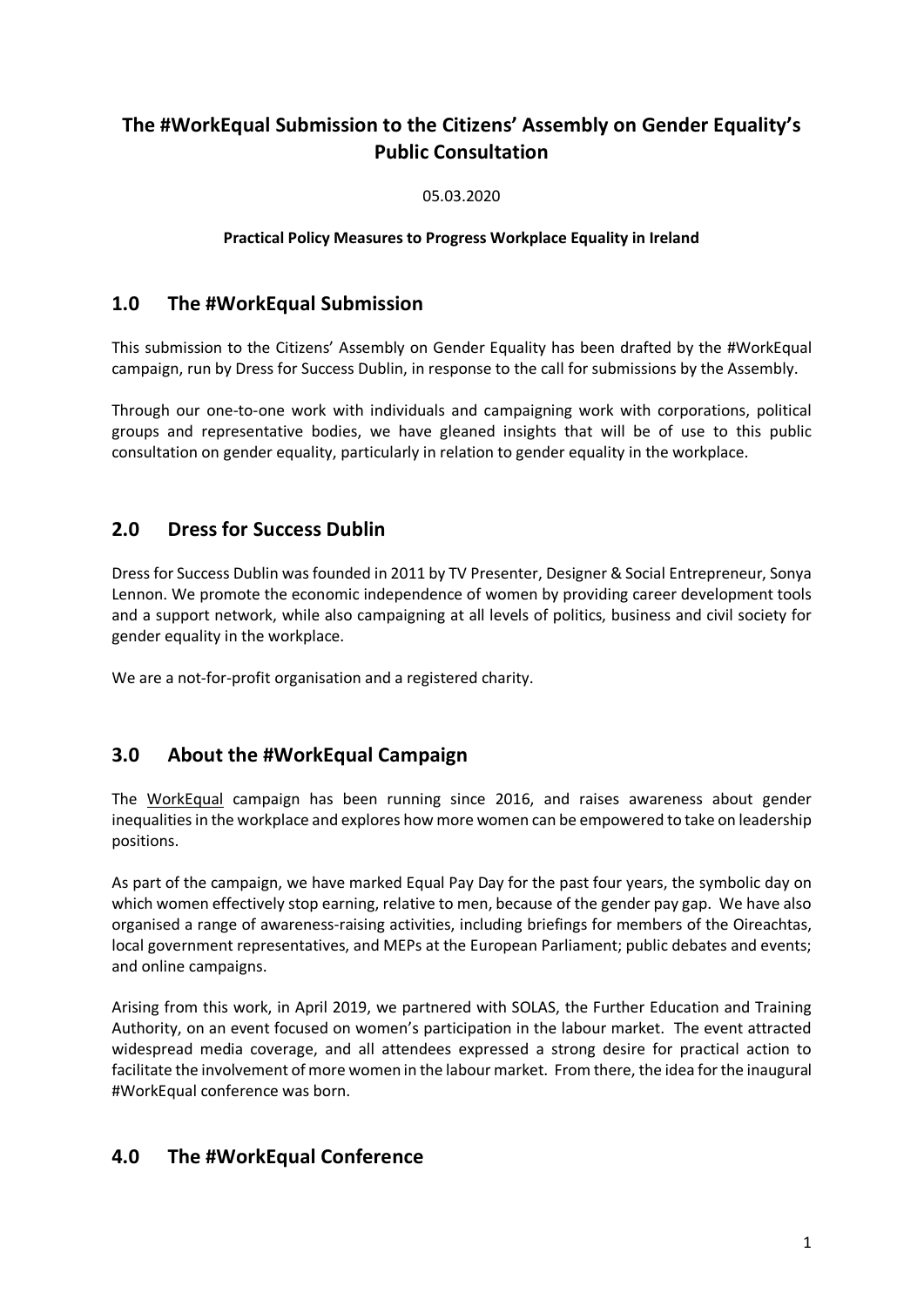The conference took place at the end of November 2019, and brought together business leaders, politicians, policymakers and NGOs to develop practical recommendations on how to progress workplace equality in Ireland. An Taoiseach, Leo Varadkar TD, delivered the opening address, and the day-long programme featured international and domestic guest speakers. A key feature of the day was facilitated breakout discussions to ensure all attendees could share their views on what can be done to ensure women and men can participate fully and equally in the workforce.

Attendees included representatives from trade unions and NGOs, SMEs and MNCs, politics and the media.

During the facilitated breakout discussions, attendees were invited to share their views on the practical and implementable actions required – from businesses, policymakers and society at large – to address gender inequalities in the workplace. A report based on attendees' feedback is currently being collated by Dress for Success Dublin as part of our ongoing #WorkEqual campaign, and will be presented to government in the coming months.

In the meantime, we have collated the key recommendations arising from the conference. The actions are grouped under five themes, which were identified by the conference attendees as the greatest barriers to full gender equality in the workplace. Each of the recommendations pertain to policy makers, business and/or civil society.

### **4.1 The WorkEqual Conference Recommendations**

The following practical and implementable actions are for business, policymakers and civil society, to address and expedite gender equality in the workplace, and by extension, society at large.

The five key pillars identified by the conference attendees to be addressed are:

- A Strategy for Caring Responsibilities.
- Tackling Societal Gender Norms.
- Flexibility in the Workplace.
- Women in Leadership.
- The Gender Pay Gap.

#### **4.1.1 A Strategy for Caring Responsibilities**

#### *Recommendations for Government:*

The introduction of a broad ranging government strategy which acknowledges the significance and importance of caring responsibilities for men, women, families and society at large and enables those in employment to realise their preferred work life/family balance. Such a strategy should:

- Acknowledge the life course nature of caring responsibilities from infancy to the elderly.
- Introduce shared parental leave in the first year of a baby's life whereby parents can opt to share maternity leave between them.
- Commit to Universal State Childcare being provided by 2025. This would facilitate improved quality of childcare whilst improving the wages and working conditions of the (mainly) women employed in the sector.
	- o In the interim, the introduction of a State Insurance Scheme for Childcare Providers would lead to a decrease in the cost of childcare and an increase in the wages of those employed in the sector;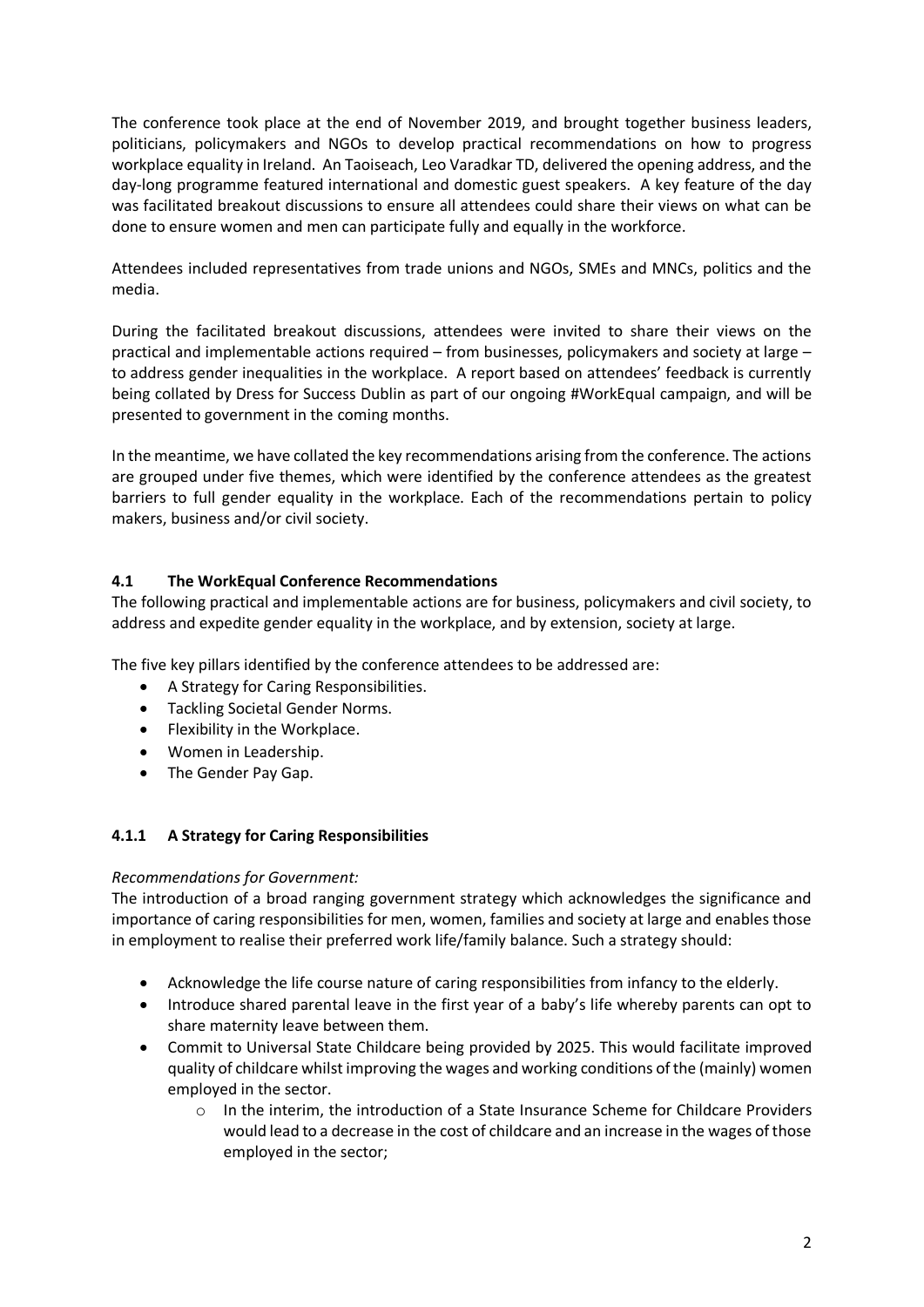- o Acknowledge the vital role of professional care workers and create wage bands to ensure a well-resourced, high quality and sustainable childcare sector.
- Improve the state provided home-care infrastructure for the elderly and disabled.

### *Recommendations for businesses:*

• Ensure that paternity and parental leave take-up becomes the norm with improved measures taken by employers to encourage more men to avail of their full paternity leave requirements.

#### **4.1.2 Tackling Societal Gender Norms**

#### *Recommendations for Government:*

The introduction of a government-led campaign to change societal expectations around gender norms and roles in Irish society, challenging gender stereotypes from childhood and across the life course. Such a campaign should:

- Conduct a review of the educational curriculum and the materials used in classrooms which reinforce historical stereotyping of men and women in relation to caring responsibilities and employment.
- Provide unconscious bias training to all teachers, as a component of the Continuous Professional Development programme.
- Introduce modules on teacher training courses on awareness of gender stereotyping.
- Attract more male students into the teaching profession through the provision of state scholarships.
- Provide training and awareness raising programmes for employers, recruiters and managers on issues such as unconscious bias.
- Implement broadcasting codes of conduct in relation to negative gender stereotyping in advertising.
- Introduce a State-driven quality assurance mark for products and services assessed on the criteria relating to gender equality and dismantling historical gender norms.

### **4.1.3 Flexibility in the Workplace**

#### *Recommendations for Government:*

Develop an employment landscape in Ireland in which flexibility in the workplace becomes the norm for all employees. This will result in improved work/life balance for employees and benefits to the employer such as increased productivity and retention.

The introduction of the EU Work Life Balance directive requires the Irish government to pass legislation to support a work-life balance for parents and carers, to encourage a more equal sharing of parental leave between men and women and address women's underrepresentation in the labour market by 2022.

This would require:

- Introducing a legal requirement for employers to disclose their policies on maternity, paternity and parental leave, and associated supports.
- Introducing measures which would negate the negative state pension implications for those who work part-time.
- The building of awareness amongst employers of the benefits of workplace flexibility.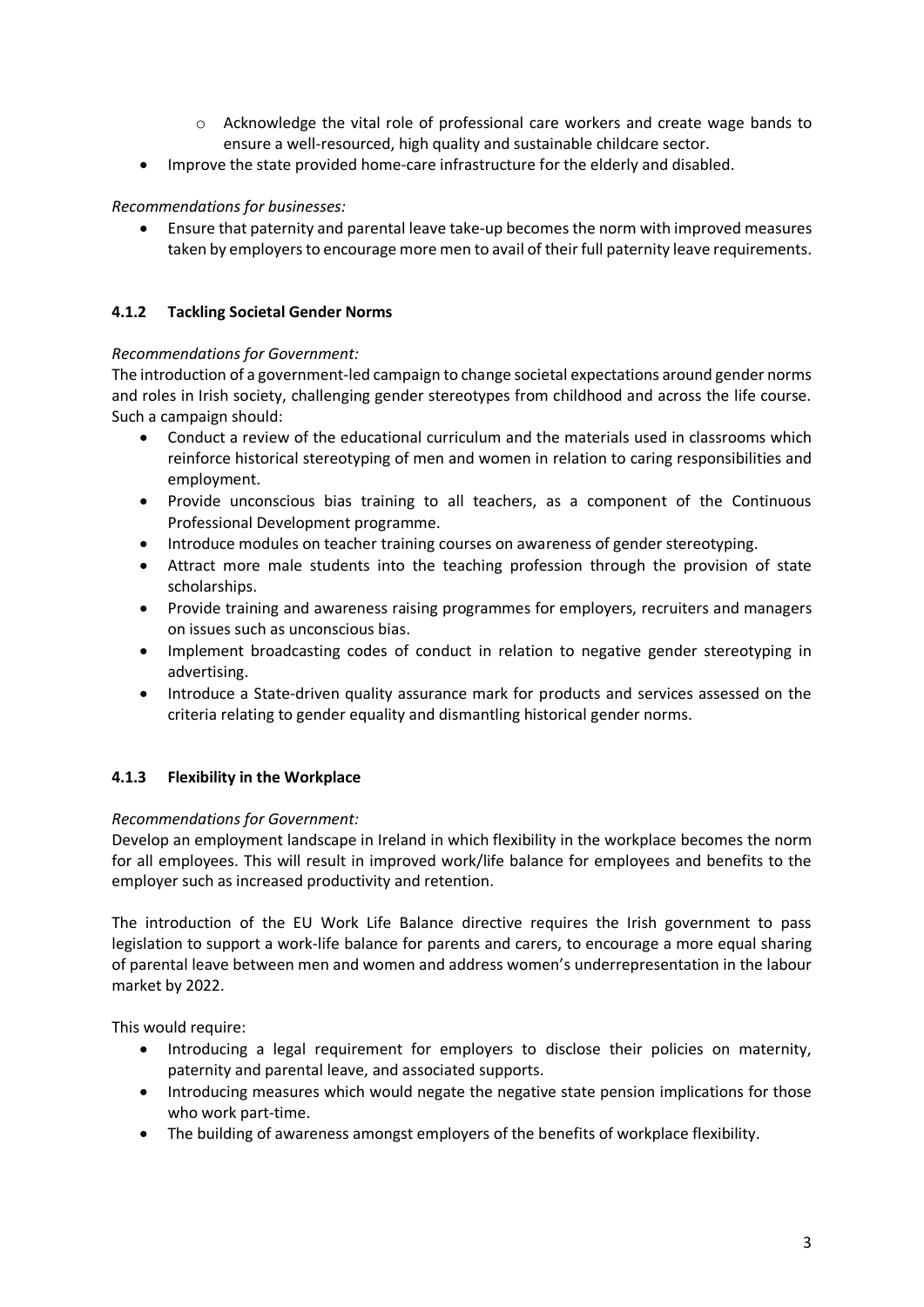#### **4.1.4 Women in Leadership**

#### *Recommendations for Government:*

In order to address women's underrepresentation in the workplace, and positions of leadership in the workplace and wider society, the following measures should be taken:

- Introduce target-led employment initiatives in sectors where women are underrepresented at all levels of organisations.
- Introduce a state-driven quality assurance mark for organisations that demonstrate adherence to criteria relating to achieving gender parity and striving towards equality.
- Enable access to credit or bond systems for self-employed women to encourage female entrepreneurship by introducing a state guarantor credit scheme.
- Public awareness campaign around sustainable work practice, acknowledging that working hours should be adhered too, rather than exceeded, and dismantling the perception that overworking equates to commitment/success.

#### *Recommendations for business:*

- Create mentoring programmes for women at all stages of their career.
- Introduce policies and procedures for recruitment and progression to manage and mitigate against unconscious bias.

#### **4.1.5 The Gender Pay Gap**

*Recommendations for Government:*

- Implement a Public Awareness Campaign to explain the gender pay gap and why it matters.
- Implement gender pay gap reporting (GPGR) which includes a mandatory requirement for companies to submit their strategy and action plan to close their pay gap.

*Recommendations for business:*

- Devise internal communications strategy to explain GPGR and its implications.
- Develop and communicate a clear action plan relating to how any identified gap will be reduced.

## **5.0 Follow-Up Assistance**

The #WorkEqual campaign is happy to provide further assistance to the Citizen's Assembly in relation to identifying measures to achieve greater gender equality in Ireland. We are happy to present the above recommendations and the rational for implementing each of them to the assembly.

## **6.0 Contact Details**

For follow-up in relation to this submission, please contact:

Angela Smith CEO Dress for Success Dublin 4 Ellis Quay Smithfield Dublin 7